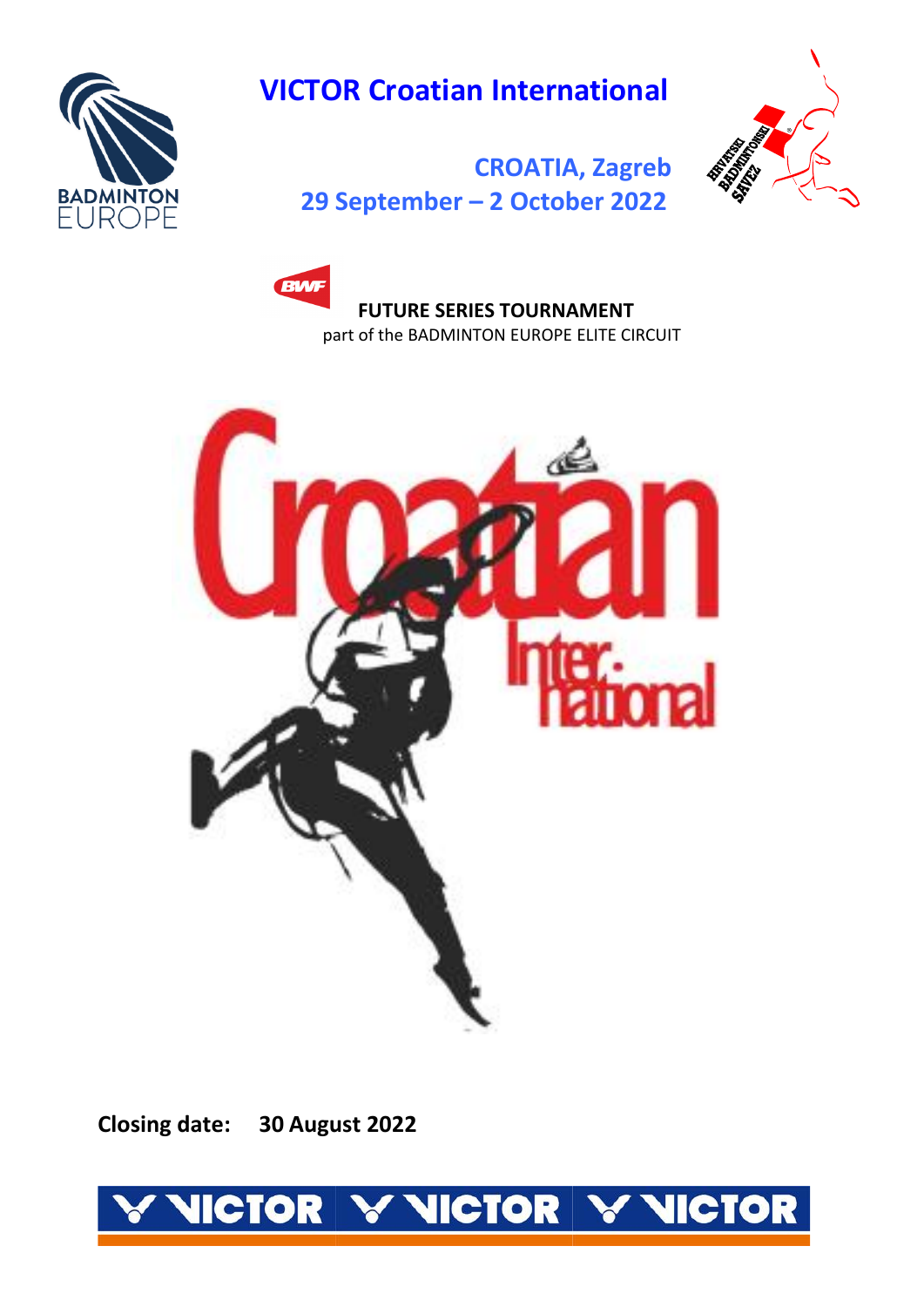

# **VICTOR Croatian International**



 **[CROATIA, Zagreb](http://badmintoneurope.com/) 29 September – 2 [October 2022](http://badmintoneurope.com/)**

## **ORGANIZER**

Croatian Badminton Association - Badminton Club Stella Tournament Director: Mr. Željko Miškulin Contact person: Mrs. Tatjana Zrnić; Phone: +385 91 72 71 302; Fax: +385 1 6679 789 E-mail: [info@crointer.com;](mailto:info@crointer.com) [www.crointer.com](http://www.crointer.com/)

# REFEREE

Jas Bedi (Scotland); E-mail: badminton.jas@ntlworld.com

# DEPUTY REFEREE

Darko Ivan Vidakovic, (Croatia) Phone number: +385 99 24 84 235; E-mail: divix.blacky@gmail.com

### **VENUE**

DOM SPORTOVA - Sport hall; Trg Krešimira Ćosića 11, 10 000 Zagreb Phone: +385 1 6421 021; Fax: +385 1 3650 350; [www.sportskiobjekti.hr](http://www.sportskiobjekti.hr/)

# PROVISIONAL SCHEDULE

**Thursday, 29 September 2022** - 12:00 Qualifying rounds (starting time will be decided after closing date of entries) Friday. 30 September 2022 - 09:00 Main rounds Saturday. 1 October 2022 - 10:00 Quarter-finals; 16:00 Semi-finals **Sunday, 2 October 2022 - 10:00 Finals** 

The final frame schedule (with the exact planned conclusion of all matches) shall be made at least 20 days before the start of the tournament and shall be published on the organiser's website.

# KEY DATES

Closing date for entries – Tuesday 30 August 2022 World ranking date for M&Q-report – Tuesday 30 August 2022 Date for publication of M&Q-report – Friday 2 September 2022 World ranking date for seeding/draw – Tuesday 6 September 2022 Last day for withdrawals without being fined – Monday 12 September 2022 Date for the draw – Tuesday 13 September 2022

Team Managers Meeting: Hotel Laguna; Wednesday 28 September 2022 at 20:00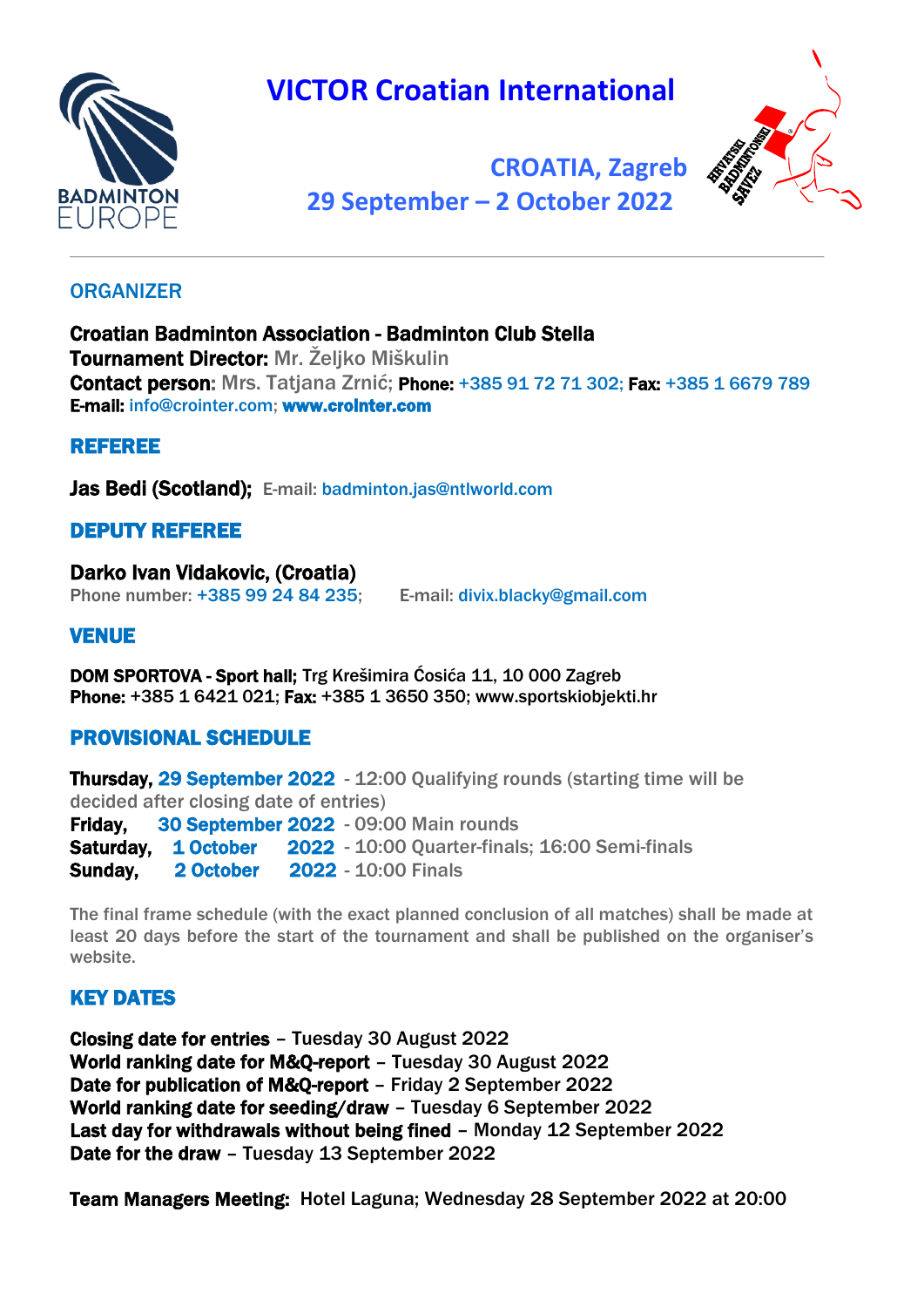# PRACTICE COURTS

There are 2 practice courts at the private badminton sport hall. The courts are available every day (Monday to Saturday from 10:00 till 14:00, walking distance from the hotel and main hall.

#### SC CONCORDIA d.o.o.; Address: Klanječka 27 a, Trešnjevka, 10000 Zagreb

Phone number: +385 1 3666 543, +385 1 3637 731, +385 99 424 666, +385 91 1105 002 E-mail: **[koncar-turs@zg.t-com.hr](mailto:koncar-turs@zg.t-com.hr)**

Reservations and payment you have to make by your own (Price: 11,00 EUR). During the tournament, after the matches are finished, the courts at the official sport hall will be available for training.

### EVENTS

#### Men's Singles, Women's Singles, Men's Doubles, Women's Doubles, Mixed Doubles

The number of players to be accepted in the main rounds: MS 32; WS 32; MD 24; WD 24; XD 24;

In accordance with regulation § 9.2 and § 9.3 in BWF Statutes, Section 5.3.3.1: World Ranking System, an event must contain at least 8 (eight) competitors in the first published version of the main draw. If the required number of competitors is not met in the first published version of the main draw, this particular event shall not count towards any ranking, i.e. BEC Elite Circuit Ranking and BWF World Ranking.

In accordance with regulation § 9.4 in BWF Statutes, Section 5.3.3.1: World Ranking System, the first published version of the main draw of an event must contain at least 1 (one) entry from a Member other than the hosting Member. If an event does not contain at least 1 (one) entry from a Member other than the hosting Member, this particular event shall not count towards any ranking.

Badminton Europe is not liable for any costs incurred by third persons (players, coaches, umpires, team managers etc.) because of an event not having enough competitors to count for the rankings.

In accordance to the BEC Elite Circuit regulation § 9.5: Players shall not plan their departure less than 2 (two) hours after their last match is planned to conclude. If a player is unable to compete due to early departure, he/she shall be penalised by Forfeiture of rewards (removal of Elite Circuit ranking points and shall not be awarded prizes or prize money). Badminton Europe shall propose to BWF that the gained BWF ranking points are also removed.

#### ENTRIES

All entries must be made by using the BWF Online Entry System.

#### [https://bwf.tournamentsoftware.com/tournament/E3EDB8D0-C052-4E25-BF13-](https://bwf.tournamentsoftware.com/tournament/E3EDB8D0-C052-4E25-BF13-7824ECAA1E5D) [7824ECAA1E5D](https://bwf.tournamentsoftware.com/tournament/E3EDB8D0-C052-4E25-BF13-7824ECAA1E5D)

Players cannot be entered unless they already have a BWF ID-number. In case you wish to enter players who do not have a BWF ID - number, please contact the BWF office well in advance of the tournament, so that the players concerned can get a BWF ID-number before the closing date of the tournament.

#### No late entries will be accepted.

Compliance with GCR 7.9: "In making or authorising entries, the Member concerned is reconfirming its acceptance, and acceptance by the Players being entered, of the BWF's regulations and Disciplinary processes."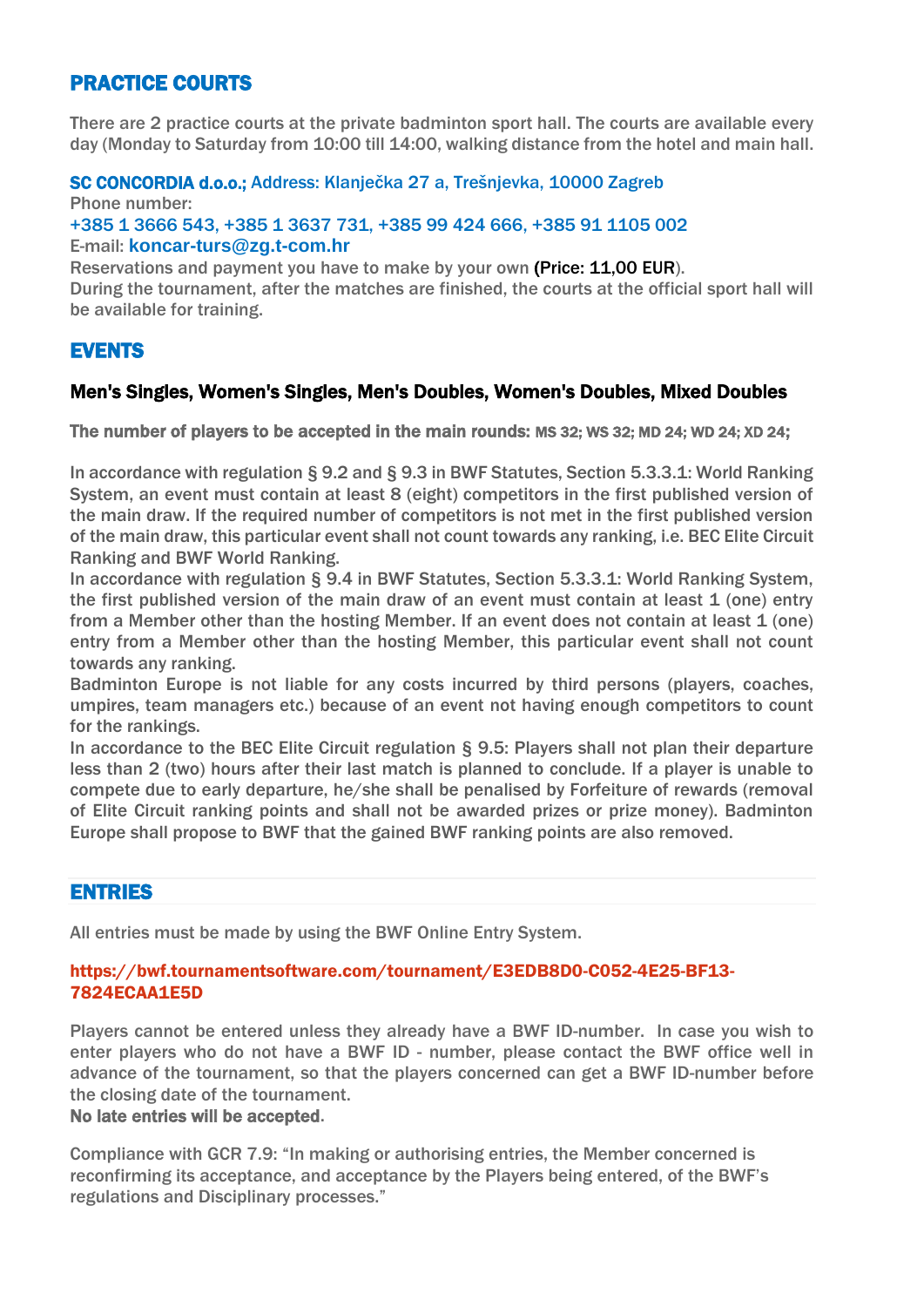### CLOSING DATE

Entries must be submitted no later than Tuesday 30 August 2022 at 23:59 BWF HQ time (GMT +08.00)

# ELIGIBILITY TO PLAY

All badminton players who are eligible to play for any BWF Member.

## SHUTLLES

- VICTOR Master ace

### COURTS

- 5 VICTOR Badminton court mobil - BWF

#### WITHDRAWALS and NO SHOW

Please ensure that the organizer is informed immediately about withdrawal.

Any withdrawal after the Monday immediately preceding the draw, for any reason whatsoever, renders the Member concerned liable to an amount of US\$ 150,00 for the inconvenience caused by the withdrawal (as defined in BWF General Competition Regulations).

Any player not showing up for a match at the tournament, without having been withdrawn in advance, renders the Member concerned liable to an additional amount of US\$ 500,00 for the inconvenience caused by the "no show" (as defined in BWF General Competition Regulations).

#### ENTRY FEES

#### Singles: € 50.- per player, Doubles: € 40.- per player/event

The Member that enters a player into a BEC Elite Circuit tournament is responsible for paying the entry fees for that player. The entry fees become due if a player is entered and has not been withdrawn when the entry deadline passes. It is recommended that the entry fees are paid by bank transfer, but the organisers can accept cash payment at tournaments. The entry fees will not be refunded in the case of a withdrawal. For all the withdrawn players the organisers can invoice the entry fee to the relevant Member.

The invoice for entry fees must have a deadline for the payment and the information that if no payment has been received after the deadline has passed, the organisers will forward the invoice with the registration of deliverance and the copy of the original entry together with the original invoice to Badminton Europe. All this must be done within 2 (two) months after the end of the tournament. Every unpaid invoice for entry fees sent to Badminton Europe by a tournament organiser following the above-mentioned procedure, shall result in an additional administrative fine of 100,00 EUR for the Member who is addressed in the invoice.

If a player/pair is listed on a "Reserve List", no entry fee is to be paid before being promoted to the Main Draw or Qualification draw.

Before the withdrawal deadline has passed, a promotion from the "Reserve List" to the Main Draw or Qualification draw is obligated and will be done automatically, unless the respective player/pair has withdrawn from the "Reserve List" beforehand.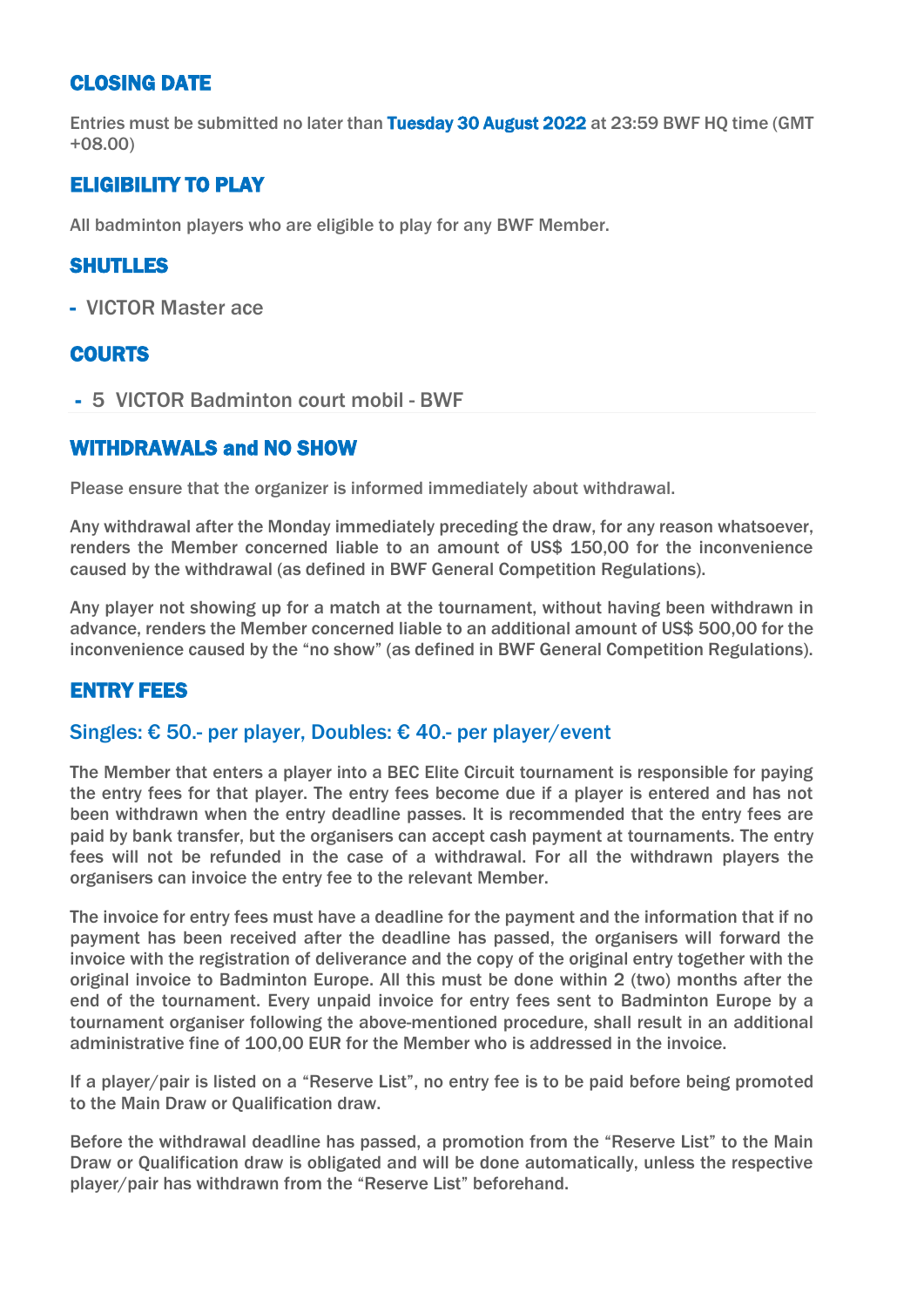After the withdrawal deadline has passed, the organisers must have such a promotion confirmed in writing by the Member/Members of the respective player/pair before it takes place. Only when this confirmation has been given, the player/pair is considered as an entry. The respective Member(s) need(s) to confirm the promotion within 48h after the message has been sent by the organisers or latest at the start of the Team Managers Meeting if it takes place less than 48h after the message has been sent. If no confirmation is given within this timeframe, it will be considered as the player/pair not accepting the promotion.

### PAYMENTS

Payable on our bank account or in cash at the info desk in the sport hall during the first competition day or before tournament to:

Badmintonski klub Stella, Remetinečka cesta 77a, 10000 Zagreb, Croatia

Privredna banka Zagreb d.d.

IBAN: HR 83 23400091110035986 SWIFT: PBZ6HR2X MBK: 786240

#### POINT OF ARRIVAL

For players who will have official accommodation the local transport will be provided from following points: Zagreb Main Train Station, Zagreb Bus Station and Zagreb Airport. Transport Manager Ms. Tatjana Zrnić; Phone +385 91 72 71 3 02

### LOCAL TRANSPORTATION

There will be free transportation between the official tournament hotel and airport only for persons requesting accommodation by the organizers. The transportation please request by sending email: [info@crointer.com.](mailto:info@crointer.com)

Other participants may request airport transport, but it will cost 20 EUR per person (both ways).

# ACCOMMODATION

Accommodation should be ordered on the enclosed hotel reservation form together with the entries: Hotel "Laguna" \*\*\*, 10020 Zagreb, Kranjčevićeva 29 - (300 m - walking distance to sport hall)

- single room 52 EUR per person/night
- double room 40 EUR per person/night
- triple room 36 EUR per person/night
- Breakfast included
- BUS transport included
- Contact person: Tatjana Zrnić, mobile phone: +385 91 72 71 302
- Deadline for ordering accommodation is 5 September 2022.

Accommodation have to be paid on the reception desk at the Hotel by card or Cash.

#### INSURANCE

Insurance shall be arranged individually by each player. During the tournament a doctor will be present in the hall.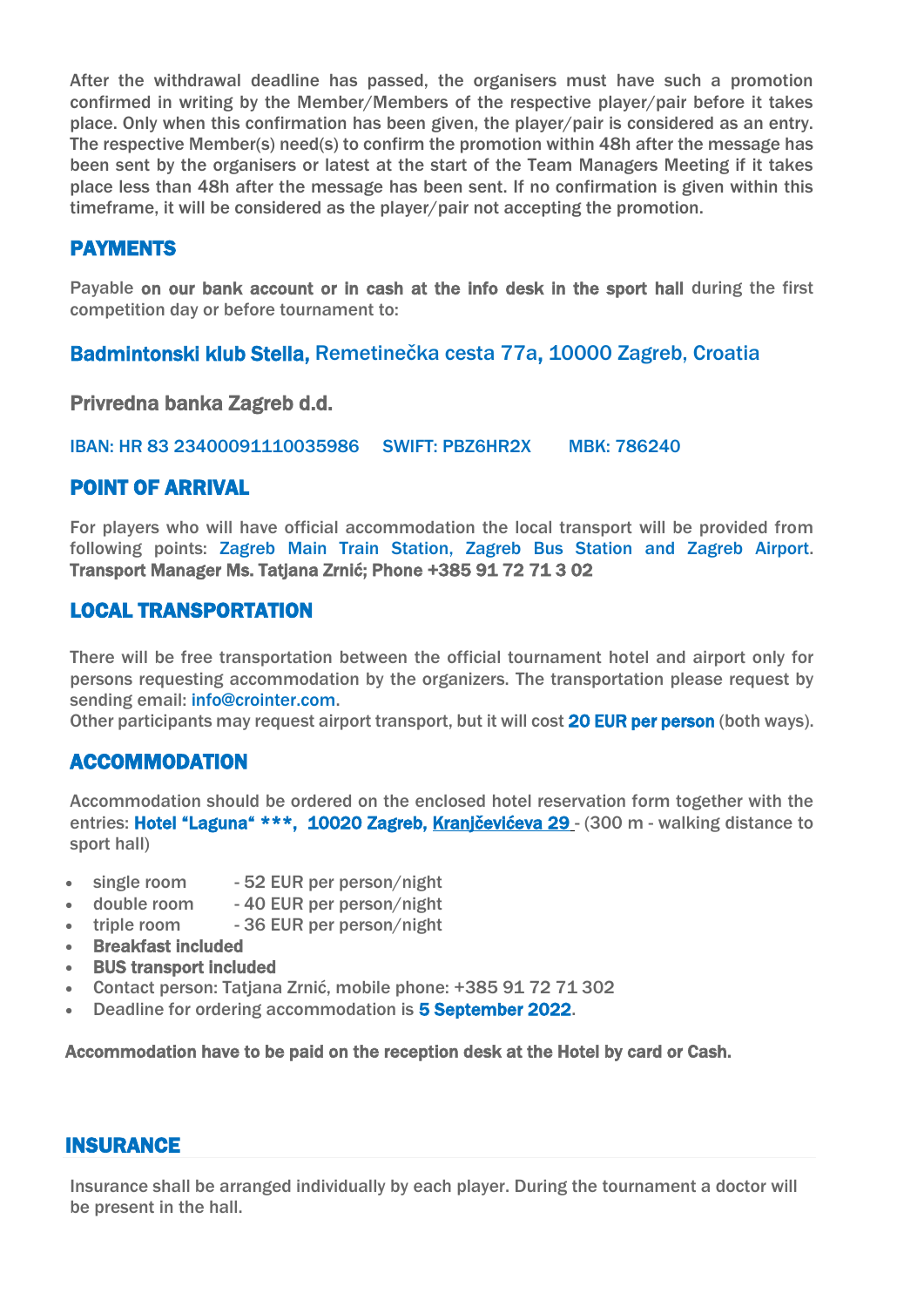## CLOTHING AND ADVERTISING REGULATIONS

Colour, design, lettering and advertising on clothing shall be regulated by BWF General Competition Regulations § 20 to 24. Any breach of these regulations will be forwarded to BWF.

It is mandatory that partners in doubles wear the same colour of the T-shirt and shorts/skirts at all time during play in both the qualification and the main draw. Failing to do so shall result in an administrative fine of 100,00 EUR.

# **VISAS**

After entering player(s) in the tournaments it is the Member Nation's responsibility to secure visas for their players – if this is needed. Make sure that visa applications are made early enough.

This application should contain:

- name,
- date of birth,
- city of birth,
- address,
- passport No,
- issue date of passport.
- valid date of passport,
- date of arrival/departure for each person;

and should be sent to info@crointer.com After that the CBA will send invitation letter. All visas participants needing a visa should request for a letter of guarantee till 29 August 2022.

#### BADMINTON INTEGRITY

Section 2.4 of the BWF Statutes (Code of Conduct in Relation to Betting, Wagering and Irregular Match Results) relates to anti-corruption and anti-match manipulation, and this code applies to all participants at this tournament.

To protect the integrity of BWF sanctioned tournaments, participants are not allowed to bet in any way on badminton matches, respect the principle of fair play, and shall not attempt to influence the course or result of a game or match.

Every person has an obligation to report to the BWF any approaches by anyone to gather inside information or to change the outcome of a matches.

For more information, please refer to BWF's website: <https://corporate.bwfbadminton.com/integrity/anti-match-fixing-overview/>

#### DOPING CONTROL

Doping control in badminton, in accordance with BWF Anti-Doping Regulations, is conducted out-of-competition and in-competition with the collection of urine and/or blood samples.

Athletes are responsible for any substance found in their body. Before an athlete takes any medication, they should check with their doctor, and if necessary, get a Therapeutic Use Exemption (TUE).

For more information about anti-doping, please visit the BWF website: <https://corporate.bwfbadminton.com/integrity/anti-doping-overview/>